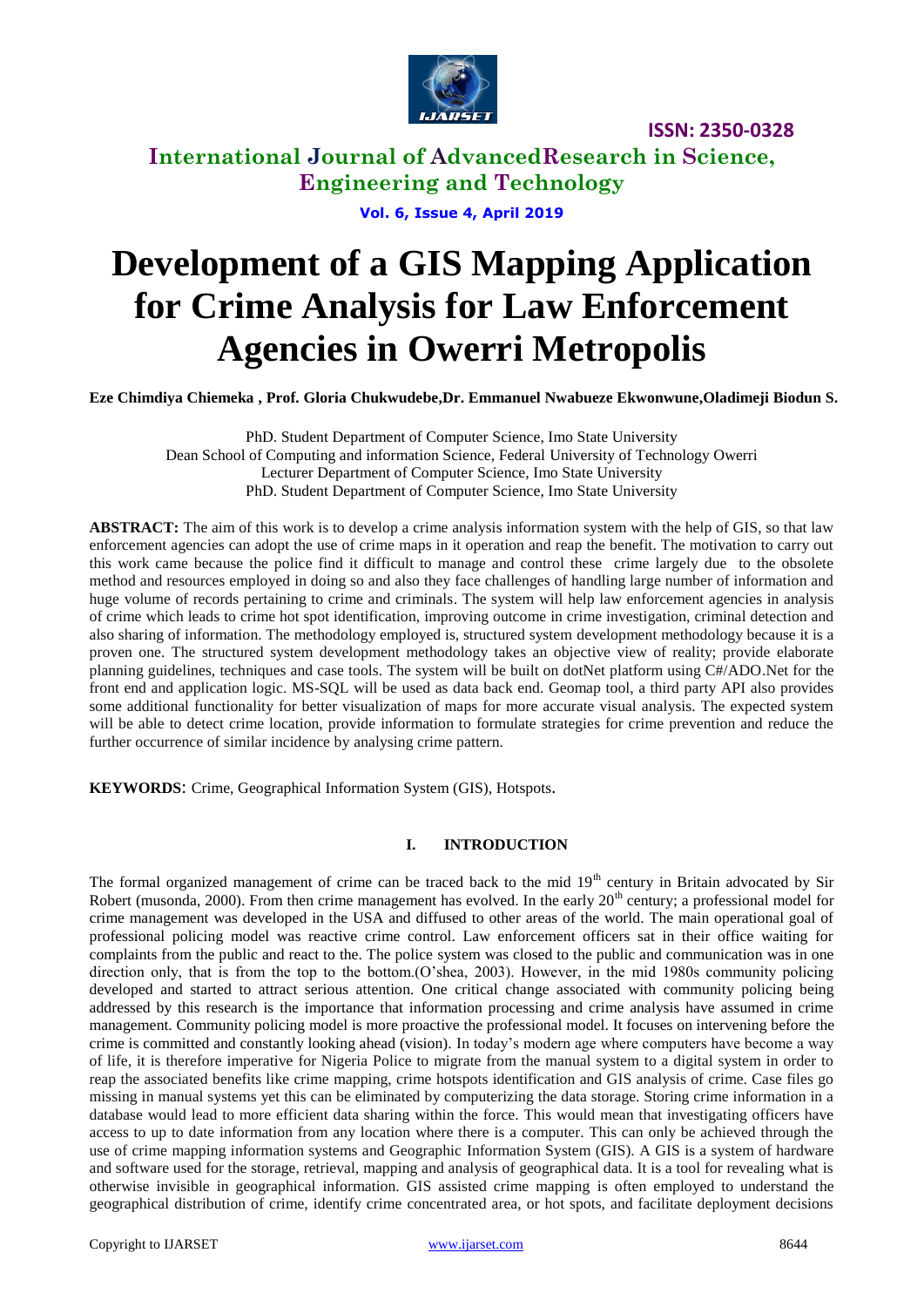

# **International Journal of AdvancedResearch in Science, Engineering and Technology**

# **Vol. 6, Issue 4, April 2019**

regarding the duration and dosage of intervention programs. The early applications of GIS in policing can be traced back to the 1960s, when it was constrained by the limitation of older computer systems lacking memory and speed. The migration of GIS from mainframe to desktop computers provides the law enforcement agencies with a cost effective option for crime control since hardware and software prices have reduced drastically. Methods of data collection available to law enforcement agents include street investigations, informers and undercover operations. GIS would enhance the analysis of the collected data due to its ability to handle spatial data. Irrespective of Government's huge investment in the Nigerian police force by way of personnel training and crime fighting equipment, crime has remained the bane of social and economic wellbeing of the people of Nigeria making the once peaceful nation now a heaven for criminals. The means of getting offenders is very much limited and the police force as it appears is yet not fully exposed to modern technologies that will help them combat crime properly. It is therefore with this in mind that this research works is carried out. This research attempts to explore the analytical approach to crime using the GIS technology in Nigeria. It is hoped that by adopting this innovative approach in combating crime the spate of crime will be drastically reduced. In today's modern age where computers have become a way of life, it is therefore imperative for Nigeria Police to migrate from the manual system to a digital system in order to reap the associated benefits like crime mapping, crime hotspots identification and GIS analysis of crime. Case files go missing in manual systems yet this can be eliminated by computerizing the data storage. Storing crime information in a database would lead to more efficient data sharing within the force. This would mean that investigating officers have access to up to date information from any location where there is a computer. This can only be achieved through the use of crime mapping information systems and geographic information system (GIS).

## **II. SIGNIFICANCE OF STUDY**

Nigerian Police Force can hardly ascertain the areas under the jurisdiction of their stations or define the shortest route from their station to specific crime. Police stations in Nigeria are far from being distributed according to geographical spread, population characteristics or crime incidence. Crime mapping and analysis will help in decision making because the information gotten will reveal areas that are in need of more police formation in the metropolis. One major advantage of crime mapping is that it helps citizens to understand crime and how it affects the places we live.

#### **III. STUDY AREA**

*Owerri* is the capital of Imo State in Nigeria, set in the heart of Igboland. It is also the state's largest city, followed by Orlu and Okigwe as second and third respectively. Owerri consists of three Local Government Areas including Owerri Municipal, Owerri North and Owerri West, it has an estimated population of about 1,401,873 as of 2016 and is approximately 100 square kilometres (40 sq mi) in area. Owerri is bordered by the Otamiri River to the east and the Nworie River to the south. The Owerri Slogan is *Heartland*. It is currently referred to as the entertainment capital of Nigeria because of its high density of spacious hotels, high street casinos, production studios and high quality centres of relaxation. It is the home to annual beauty pageants, "Miss Heartland" and "Miss Adanma". Owerri was the last of three capitals of the Republic of Biafra in 1969. The capital of the secessionist state was continuously being moved as Nigerian troops captured the older capitals There are five higher institution of learning in the city namely Federal University of Technology, Federal Polytechnic Nekede, Imo state Polytechnic Irrespective of government's huge investment in the Nigerian police force by way of personnel training and crime fighting equipment, crime has remained the bane of social and economic wellbeing of the people of Owerri-city making the once peaceful city now a heaven for criminals. The means of getting offenders is very much limited and the police force as it appears is yet not fully exposed to modern technologies that will help them combat crime properly. It is therefore with this in mind that this research work is carried out. This research attempts to explore the analytical approach to crime using the GIS technology in Owerri-City. It is hoped that by adopting this innovative approach in combating crime the spate of crime will be drastically reduced.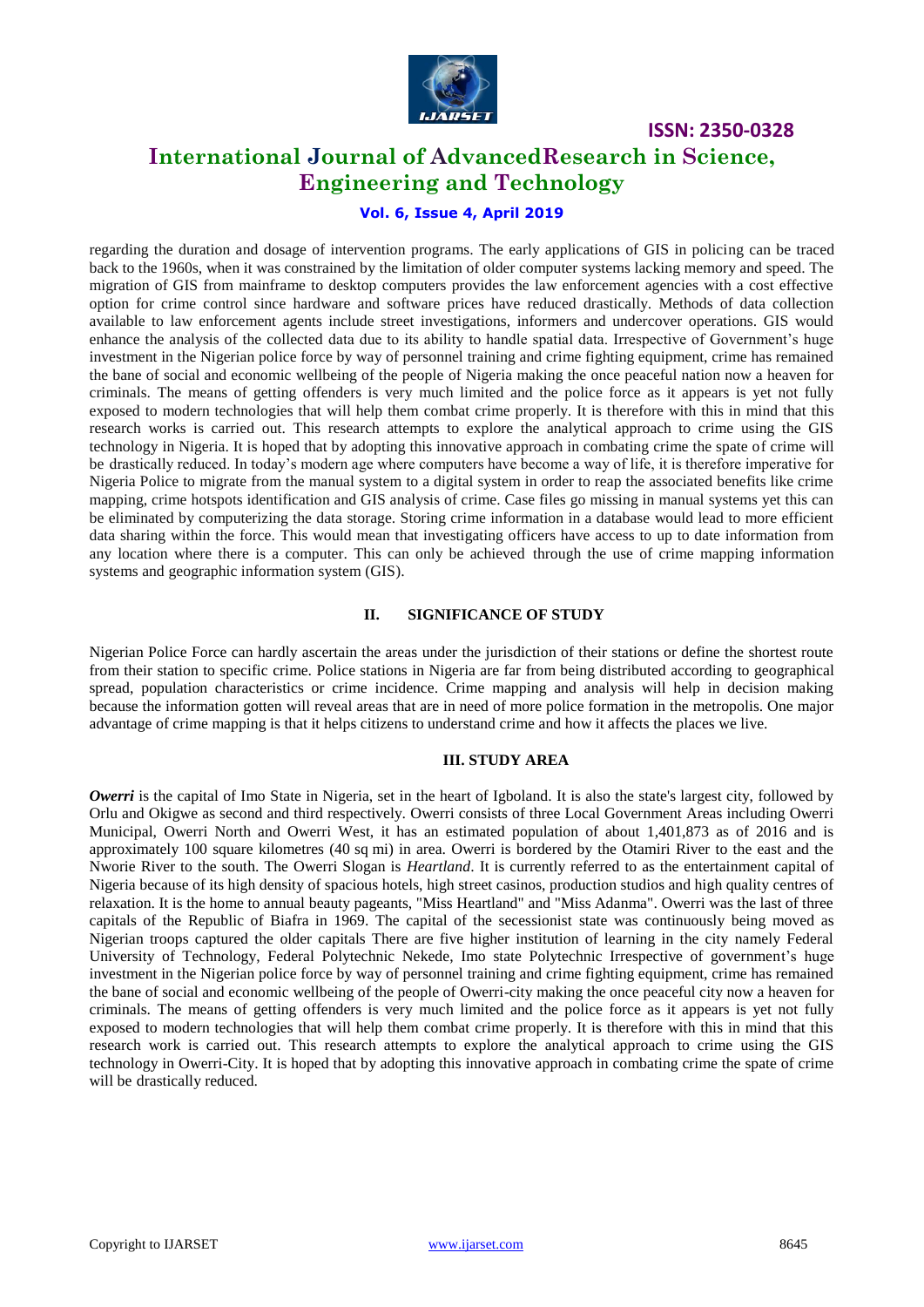

# **International Journal of AdvancedResearch in Science, Engineering and Technology**

#### **Vol. 6, Issue 4, April 2019**



**IV. 4.0 CONCEPTUAL FRAMEWORK**

The occurrence of crime is not random. It is spatially distributed in pattern some patterns are discovered while others are not. Factors such as social class, income level, and environment play parts in the type of crimes that are committed. Resources and/or a lack of resources can influences the probability of crimes committed in any given area. Because of the complexity of crime, crime has to be managed. Crime has various definitions depending on which angle one is looking at it from, for this research crime is defined as "Violation of law, or an instance of

this, punishable by the state". Management on the other hand is the process of directing and controlling the resources of an organization, such as its personnel, materials, and equipment to achieve the goals of the organization. Crime management is therefore, defined as controlling, directing, and coordinating police resources (money, equipment, and personnel) to prevent the violation of law and where it has been violated, to apprehend the criminals and take them to court and recovers the stolen property.

## **A) WHAT IS CRIME ANALYSIS?**

As already mentioned, crime analysis can be described as the systematic study of crime and disorder problems (Boba 2009). Alternatively, Gottlieb, Sheldon, and Raj (1994) described crime analysis as a set of systematic analytical processes directed at providing timely and pertinent information relative to crime patterns and trend correlations to assist the operational and administrative personnel in planning the deployment of resources for the prevention and suppression of criminal activities, aiding the investigative process, and increasing apprehensions and the clearance of cases." In an attempt to clarify what crime analysis is and to provide a common definition for practitioners, the International Association of Crime Analysts (IACA) has recently proposed the following formulation (International Association of Crime Analysts: Crime analysis is a profession and process in which a set of quantitative and qualitative techniques are used to analyze data valuable to police agencies and their communities. It includes the analysis of crime and criminals, crime victims, disorder, quality of life issues, traffic issues, and internal police operations, and its results support criminal investigation and prosecution, patrol activities, crime prevention and reduction strategies, problem solving, and the evaluation of police efforts."

Four major categories of crime analysis are:

a) Crime intelligence analysis;

b) Tactical crime analysis;

c) Strategic crime analysis; and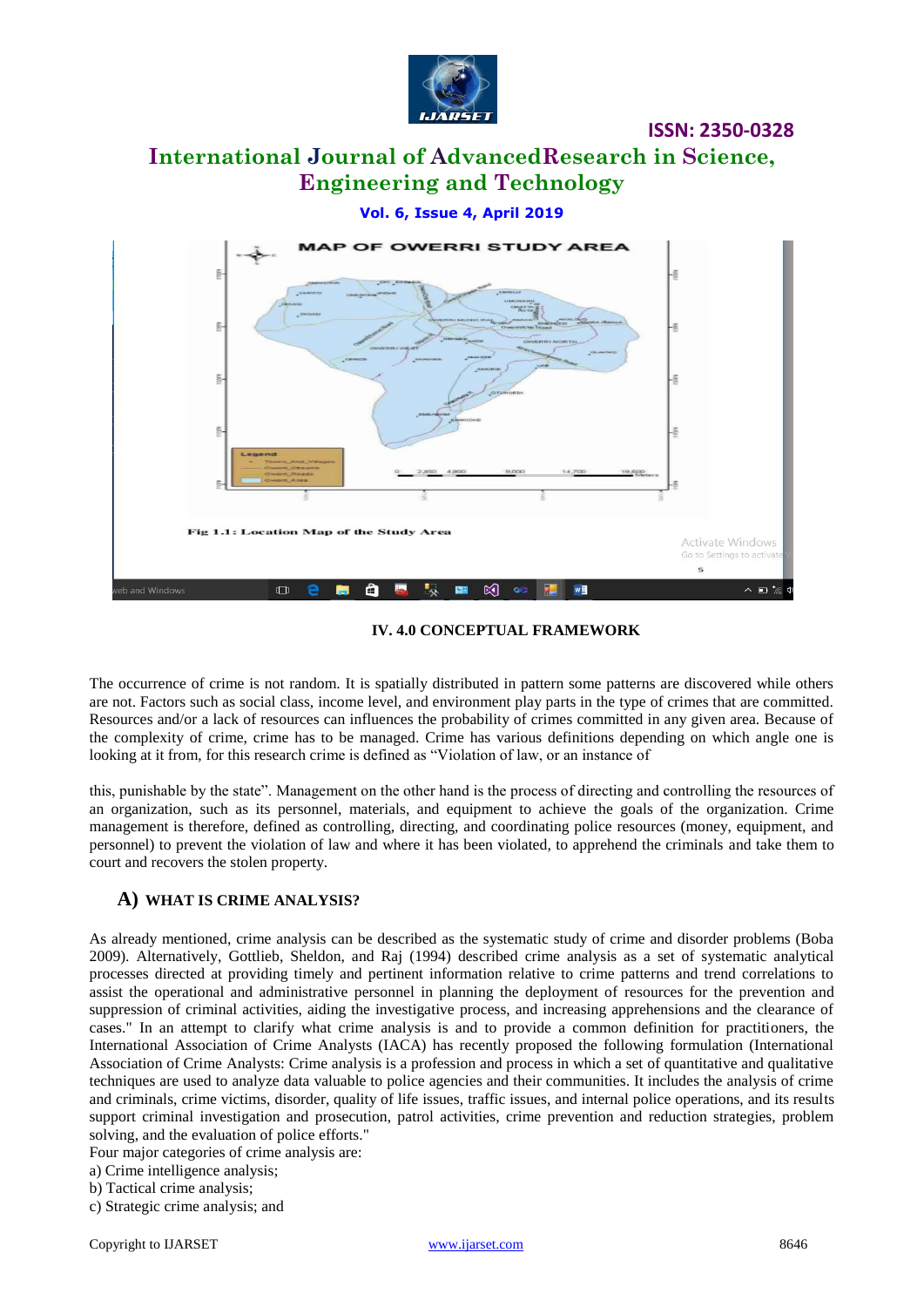

# **International Journal of AdvancedResearch in Science, Engineering and Technology**

# **Vol. 6, Issue 4, April 2019**

#### d) Administrative crime analysis.



Source Boba, 2009



## **B) MAPPING AS A SPECIAL CASE OF DATA VISUALIZATION.**

Desktop computing has put graphic tools within the reach of virtually everyone. Preparing a publication-quality graphic, statistical or otherwise was an arduous process a generation ago. Today it is much easier, although the process still demands considerable care and effort. This new ease and flexibility have broadened our perspective on graphics as tools for the visualization of information. This has happened because people no longer have to devote themselves to one specialized, time-consuming methodology, such as cartography. Now, maps can be produced more easily, and the computer has in effect freed people to produce *other* kinds of graphics as needed, such as bar charts, scatter diagrams, and pie charts.

What does it mean to say that maps are a form of visualization? Simply that a map is data in a form that we can see all at once. Books or tabulations of data are also visualizations in the sense that we assimilate them visually, but they are labor intensive visualizations. Maps and other graphics are essentially pictures of information, those proverbial pictures "worth a thousand words." If they are well done, they convey their message more or less at a glance.

#### **V. METHODOLOGY**

Data was collected by primary and secondary means. The primary data collection employed were interview which entailed talking directly to the people identified such as the police command. Owerri Municipal has 17 wards of which 8 wards were selected randomly and 15 questions were distributed to each. A list of Police stations in Owerri municipal was also collected from the Police State Criminal investigation department. Ten (10) Police stations were sampled and 2 questions were distributed to each giving us a total of 140 respondents The second method is a step by step process (Figure 2) of how GIS can be employed in the creation and analysis of Crime maps.

#### **A) SPATIAL DATA ACQUISITION**

The spatial data was obtained by taking GPS observations of the coordinate of the police stations, and also GPS coordinates of crime hotspots in Owerri City and land use and road map of Owerri municipal gotten from Ministry of lands.

#### **B) ATTRIBUTE OR NON SPATIAL DATA ACQUISITION**

- Crime
- Accused
- Victim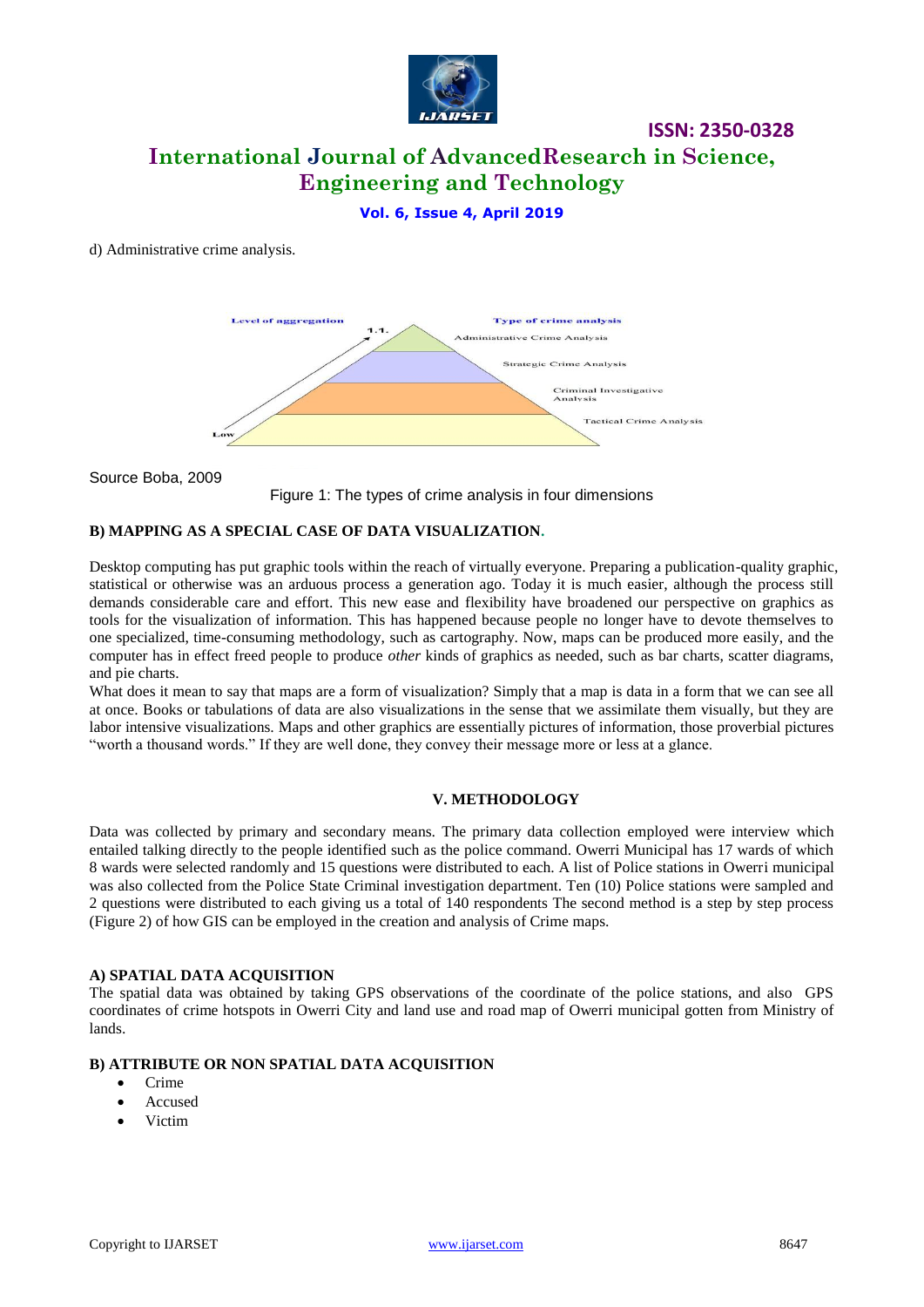

# **International Journal of AdvancedResearch in Science, Engineering and Technology**

## **Vol. 6, Issue 4, April 2019**



Figure 2 flow chart of GIS map preparation and analysis

#### **VI. RESULT AND DISCUSSION**

Figure3 shows that 67% of the respondents are above 25 years. 23% are married, 61% single and 16% others (separated/widow-widower). All the respondents have lived within the study area for more than 3 years, meaning that by virtue of their long stay they are acquainted with their immediate environment as far as crime is concerned. In terms of occupation, 49% of the respondents are students mostly from tertiary institutions and this group is a very volatile set, on the grounds that they constitute the bulk of the non-working population and are subject to all sorts of possible incriminating activities as a result of needs, peer activities and age. The other groups are employed in one form of occupation or the other.

#### **A) CRIME RATE AND PATTERN**

Result shows that 97% of respondents have knowledge of crime within the metropolis while **Figure 4** shows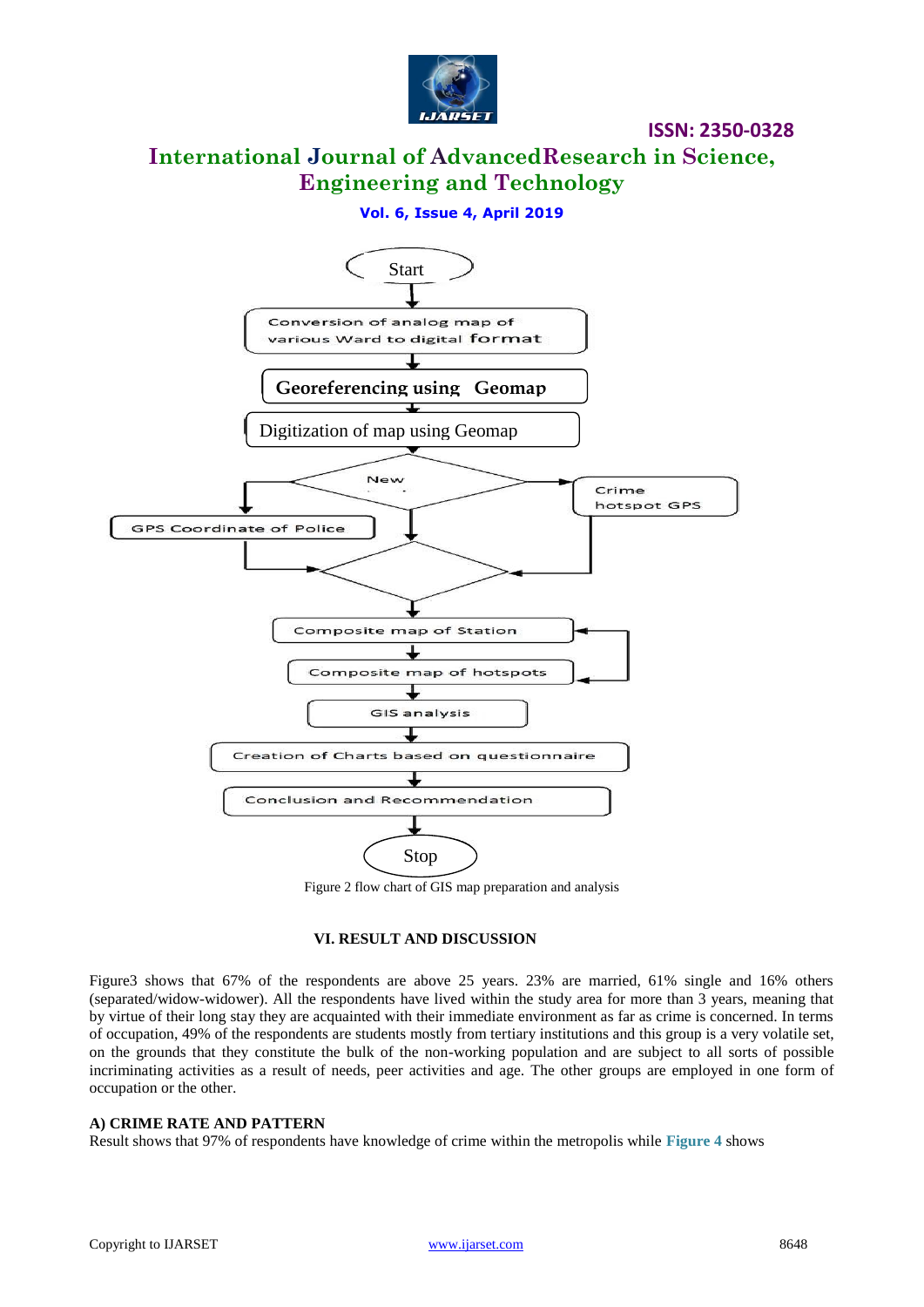

# **International Journal of AdvancedResearch in Science, Engineering and Technology**

**ISSN: 2350-0328**

# **Vol. 6, Issue 4, April 2019**



Figure 3 Age distribution Respondent



Figure 4 Prevalent types of crime in owerri city

Different types of crimes experienced in Owerri metropolis. The analysis shows that robbery singly accounts for about one third (29%) of the total number of identified crimes. This was closely followed by burglary (22%), rape (19%) kidnapping (15%) murder (4%) and others, which include pick pocketing (11%). The implication of this result is that crime is endemic in the metropolis and as such, efforts should be directed at checkmating it

## **B) SYSTEM DESIGN**

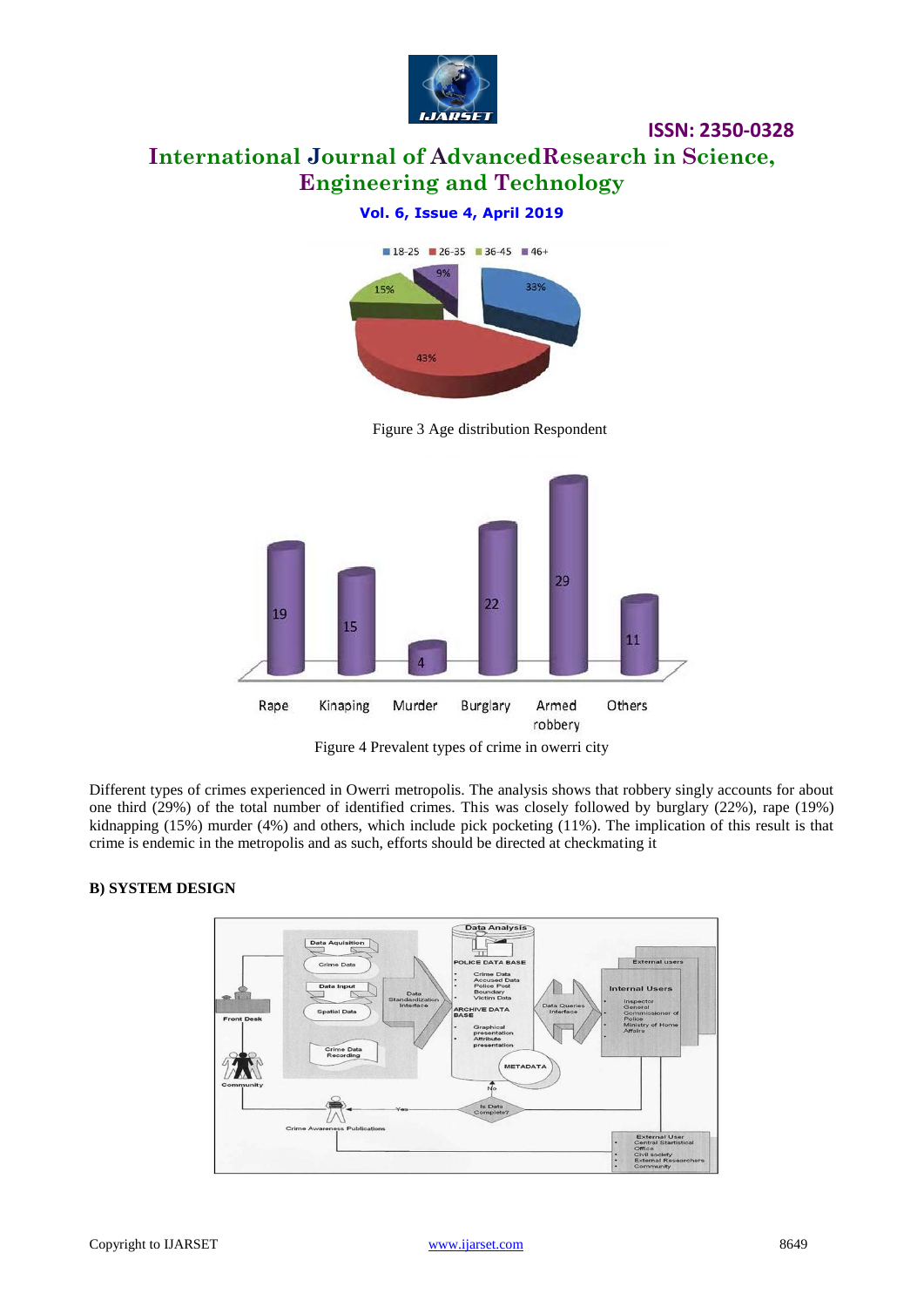

**ISSN: 2350-0328 International Journal of AdvancedResearch in Science,** 

**Engineering and Technology**

**Vol. 6, Issue 4, April 2019**

#### **C) CRIME HOTSPOTS**

GIS helps law enforcement agents plan for crime control. Police officers are able to know where crime is concentrated and focus resources in turn. With GIS it is not only possible to give statistical summaries of crime events per given area but also to visualize the location of crime on a map. Figure 5 shows crime hotspots location indicated with different colors of dots within the study area. These are the various places in which there are high rates of crime occurrences Figure 5 shows the GIS analysis result of the crime hotspots. Onitsha road has a higher incidence of crime. This is indicated by the Red dots on the map. Crimes are higher in these places because of the location of Owerri market and bus stops leading to the concentration of touts around these areas.



# **D) CRIME ENTRY INTERFACE**

| $\overline{\phantom{a}}$<br><sup>e</sup> Form5 |                            |        |   |    |                   |                    |              |                         |              |                          |                            |   |  |             | $\Box$ | X                    |
|------------------------------------------------|----------------------------|--------|---|----|-------------------|--------------------|--------------|-------------------------|--------------|--------------------------|----------------------------|---|--|-------------|--------|----------------------|
| $ N $ $ 1$                                     | of4 ▶ 비 수 X 品              |        |   |    |                   |                    |              |                         |              |                          |                            |   |  |             |        |                      |
|                                                | <b>Study Area</b><br>1.7.1 |        |   |    | tabPage1 tabPage2 |                    |              |                         |              |                          | <b>Crime Record Entery</b> |   |  |             |        |                      |
|                                                |                            |        |   |    |                   | sn:                |              |                         |              |                          |                            |   |  |             |        |                      |
|                                                |                            |        |   |    |                   | crime code:        |              | 1                       |              |                          |                            |   |  |             |        |                      |
|                                                | <b>Report A Crime</b>      |        |   |    |                   | crime type:        |              | Theft                   |              |                          |                            |   |  |             |        |                      |
|                                                |                            |        |   |    |                   | crime location:    |              | Nekede                  |              |                          |                            |   |  |             |        |                      |
|                                                | <b>View Crime List</b>     |        |   |    |                   | crime date:        |              | Friday                  | March        |                          | 1,2019                     |   |  |             |        |                      |
|                                                |                            |        |   |    |                   | crime report date: |              |                         |              | Saturday , March 2, 2019 |                            |   |  |             |        |                      |
|                                                | <b>View Crime Chart</b>    |        |   |    |                   | victim:            |              | adult                   |              |                          |                            |   |  |             |        |                      |
|                                                |                            |        |   |    |                   | reporter:          |              | anonymous               |              |                          |                            |   |  |             |        |                      |
|                                                | <b>View Crime Map</b>      |        |   |    |                   |                    |              |                         |              |                          |                            |   |  |             |        |                      |
|                                                |                            |        |   |    |                   |                    |              |                         |              |                          |                            |   |  |             |        |                      |
|                                                |                            |        |   |    |                   |                    |              |                         |              |                          |                            |   |  |             |        |                      |
|                                                |                            |        |   |    |                   |                    |              |                         |              |                          |                            |   |  |             |        |                      |
|                                                |                            |        |   |    |                   |                    |              |                         |              |                          |                            |   |  |             |        |                      |
|                                                |                            |        |   |    |                   |                    |              |                         |              |                          |                            |   |  |             |        |                      |
|                                                |                            |        |   |    |                   |                    |              |                         |              |                          |                            |   |  |             |        |                      |
|                                                |                            |        |   |    |                   |                    |              |                         |              |                          |                            |   |  |             |        |                      |
|                                                |                            |        |   |    |                   |                    |              |                         |              |                          |                            |   |  |             |        |                      |
| Ŧ                                              | Search the web and Windows | $\Box$ | e | Ĩ. | Ô                 | W                  | $\mathbf{z}$ | $\overline{\mathbf{e}}$ | $\mathbb{R}$ | $\bullet$                | ¢.                         | w |  | ヘ □ 係 (4) 厚 |        | 4:46 PM<br>3/13/2019 |